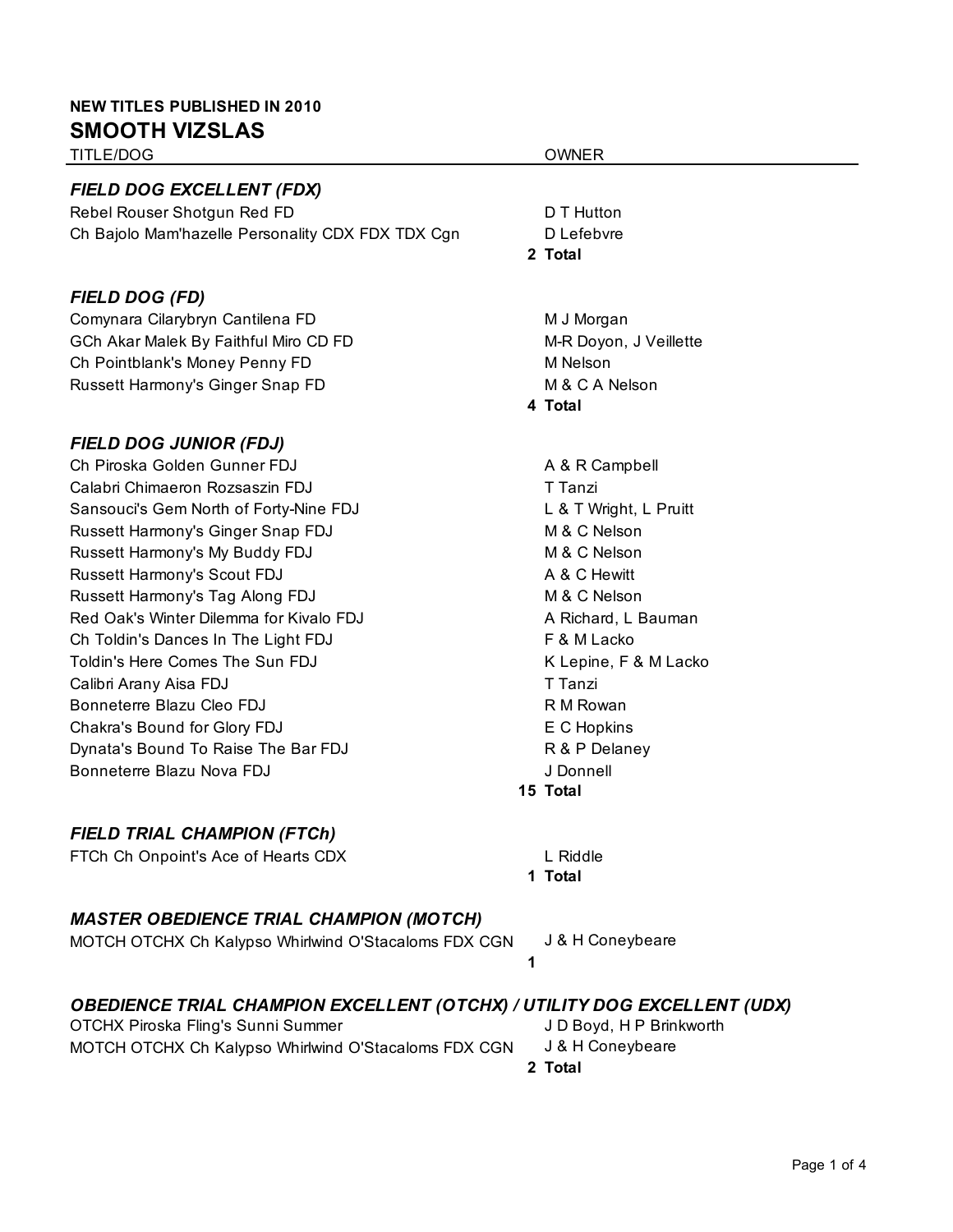#### *COMPANION DOG EXCELLENT (CDX)*

Comynara Celli Cedrwydden CDX CGN RE M J Morgan GCh Akar Malek By Faithful Miro CDX FD CGN M-R Doyon, J Veillette Ch Szuni's Gypsy Moon CDX FD CGN SCODE SL Scobie

### *COMPANION DOG (CD)*

Akar Sztar Milo CD RN A-M Monahan, J Veillette Ch Kalypso High Caliber CD J M & H F Coneybeare, S A Miller Piroska Livin la Vida Loca CD RN C Moody Pennybrook's I'm A Melvin 2 CD B Newman, A Dupont Ch Varazs Napkelte Tyrone CD CGN RA S T Dorosh

### *PRE-COMPANION DOG (Pcd)*

Akar Sweet Jane of Mine PCD RN A-M Monahan, J Veillette

#### *SHOW: GRAND CHAMPION (GCh)*

GCh Bajnok Dances With Falcons FD CGN F & M Lacko GCh Tierah's Chinnook Chief CGN J L Isaak-Markham, E H Markham

#### **3 Total**

# **5 Total**

**1 Total**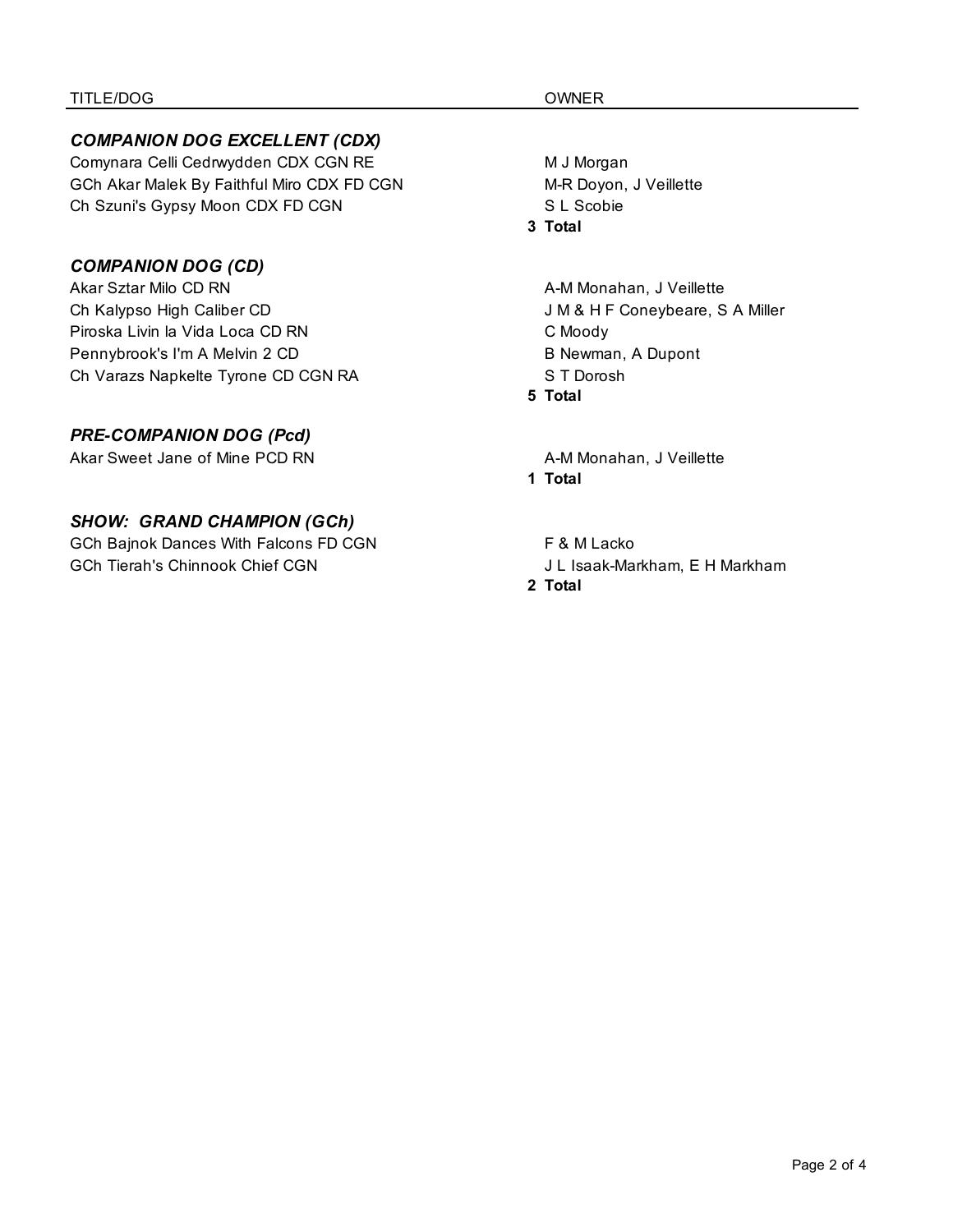#### *SHOW CHAMPION (CH)* Ch Renaissance Olympic Dream Miljour, L Durham Ch Ferngold's Dashing Dexter FDJ EWilkes Ch Szizlin Vizslat's Jaina Beldame FDJ **J L & H M Wolff** Ch Icon's Trekking East **B** Lawson, M & B Branfiruen Ch Chulak Alexander Corvinus **K** Morrissey Ch Redrun Vizslas Over The Rainbow by Jazzberry **DER INCO Baker, S** Sherlock, H Wilkins Ch Egerton's My Mojo Girl M C Bingley Ch Brittania's Taylor Made For Two E & J Mcauliffe, B Jung Ch Cinnabar's Sasco Finale **K E Stookey, S B Potocik** Ch Akar Amy's Secret for A Coffee J Veillette Ch Chakra's Bound For Glory FDJ **EXALL CONSTANDE CONTAINS** Ch Szizlin Todd's Ticker Tape Parade **R Bennington, H Grant** Ch Opus One N Titan's 'Deed I Do I Kavafian, S Tenenbom, P Schmidt Ch Ferngold M'zuri Sana C L Simpson Ch Russet Leaather Wild Sundance **Research Charlotter Charlotter R** Johnson, J Walton Ch Braemarsrose Highlanders Bane B World B Wright Ch Akar Jaka With Faithful Miro **Michael Accord M-R Doyon, J Veillette** Ch Egerton's Lady In Red M C Bingley Ch Egertonvilla Trubute To Murman M C Bingley Ch Ferngold Autumn Riesling E Wilkes & L Brown Ch Hunters Run King of Hearts **K S** Svehlik, C B Jolls Ch Hunters Run Queen of Hearts **K S** Svehlik, C B Jolls Ch Varazs Kedves Quickstep FDJ S T Dorosh Ch Red Oak's Winter Dilemma for Kivalo FDJ **A Richard, L Bauman** Ch Ourdream's Forget Me Not K D & M-E Harvey Ch Ferngold Right On Target **Exercise EXISTS** E Wilkes Ch Bonneterre Stoney Dragon FDJ **I Balla** Ch Akar Sweet Jane of Mine PCD RN A-M Monahan, J Veillette Ch Akar's Faithful Cesar's Dreams J Veillette

#### **TRACKING: TD**

Ch Barben's Wild Hydrangea CD TD FDX AGX AGXJ RA H J & J D Handke

#### **TRACKING: TDX**

Ch Barben's Wild Hydrangea CD TDX FDX AGX AGXJ RA H J & J D Handke

#### *AGILITY INTERMEDIATE (AGI)*

Ch Barben's Quail Song CDX FDX AGI AGIJ RE Cgn H J & J D Handke

**29 Total**

**1 Total**

**1 Total**